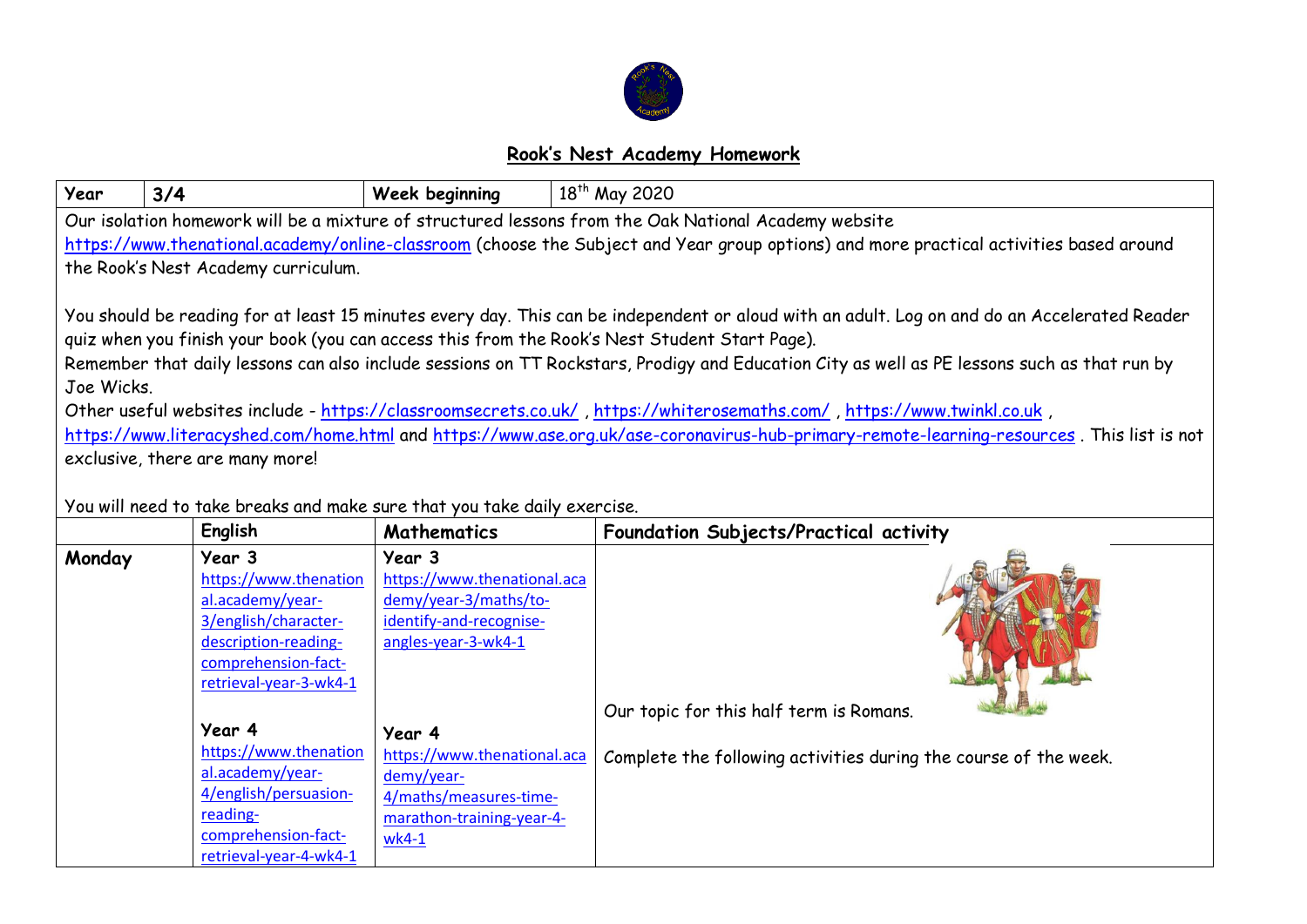| Tuesday   | Year 3                                    | Year 3                                    | TASK 1: Who were the Celts? Who was Boudicca? What was                      |  |  |
|-----------|-------------------------------------------|-------------------------------------------|-----------------------------------------------------------------------------|--|--|
|           | https://www.thenation                     | https://www.thenational.aca               | Boudicca's Rebellion? What is she famous for?                               |  |  |
|           | al.academy/year-                          | demy/year-3/maths/to-                     |                                                                             |  |  |
|           | 3/english/character-                      | identify-angles-inside-2-d-               |                                                                             |  |  |
|           | description-reading-                      | shapes-year-3-wk4-2                       |                                                                             |  |  |
|           | comprehension-                            |                                           |                                                                             |  |  |
|           | language-year-3-wk4-2                     |                                           |                                                                             |  |  |
|           | Year 4                                    | Year 4                                    |                                                                             |  |  |
|           | https://www.thenation                     | https://www.thenational.aca               |                                                                             |  |  |
|           | al.academy/year-                          | demy/year-                                |                                                                             |  |  |
|           | 4/english/persuasion-                     | 4/maths/measures-money-                   |                                                                             |  |  |
|           | reading-                                  | the-price-of-stamps-year-4-               |                                                                             |  |  |
|           | comprehension-                            | wk4-2                                     |                                                                             |  |  |
|           | summary-year-4-wk4-2                      |                                           |                                                                             |  |  |
| Wednesday | Year 3                                    | Year 3                                    |                                                                             |  |  |
|           | https://www.thenation                     | https://www.thenational.aca               |                                                                             |  |  |
|           | al.academy/year-                          | demy/year-3/maths/to-                     | Use these websites to help you find out as much information as you can      |  |  |
|           | 3/english/character-                      | recognise-right-angles-year-              | about Boudicca and why she is famous;                                       |  |  |
|           | description-identifying-                  | $3-wk4-3$                                 |                                                                             |  |  |
|           | the-features-of-a-text-                   |                                           | https://www.bbc.co.uk/teach/class-clips-video/story-of-britain-boudica-     |  |  |
|           | year-3-wk4-3                              |                                           | and-the-roman-invasion/zmyhf4j                                              |  |  |
|           | Year 4                                    | Year 4                                    | https://www.theschoolrun.com/homework-help/boudica                          |  |  |
|           | https://www.thenation<br>al.academy/year- | https://www.thenational.aca<br>demy/year- |                                                                             |  |  |
|           | 4/english/persuasion-                     | 4/maths/measures-length-                  | https://www.ks2history.com/boudica-info-quide                               |  |  |
|           | identifying-the-                          | ribbon-riddle-year-4-wk4-3                |                                                                             |  |  |
|           | features-of-a-text-year-                  |                                           | https://www.youtube.com/watch?v=eC7ONgTJGKw                                 |  |  |
|           | $4-wk4-3$                                 |                                           |                                                                             |  |  |
| Thursday  | Year 3                                    | Year 3                                    | Using what you have learnt, create a comic strip (with at least 6 boxes) to |  |  |
|           | https://www.thenation                     | https://www.thenational.aca               | detail the life and the main events of Boudicca's life surrounding her      |  |  |
|           | al.academy/year-                          | demy/year-3/maths/to-                     | Rebellion.                                                                  |  |  |
|           | 3/english/character-                      | recognise-obtuse-and-acute-               |                                                                             |  |  |
|           | description-spag-focus-                   | angles-year-3-wk4-4                       |                                                                             |  |  |
|           | conjunctions-year-3-                      |                                           |                                                                             |  |  |
|           | wk4-4                                     |                                           |                                                                             |  |  |